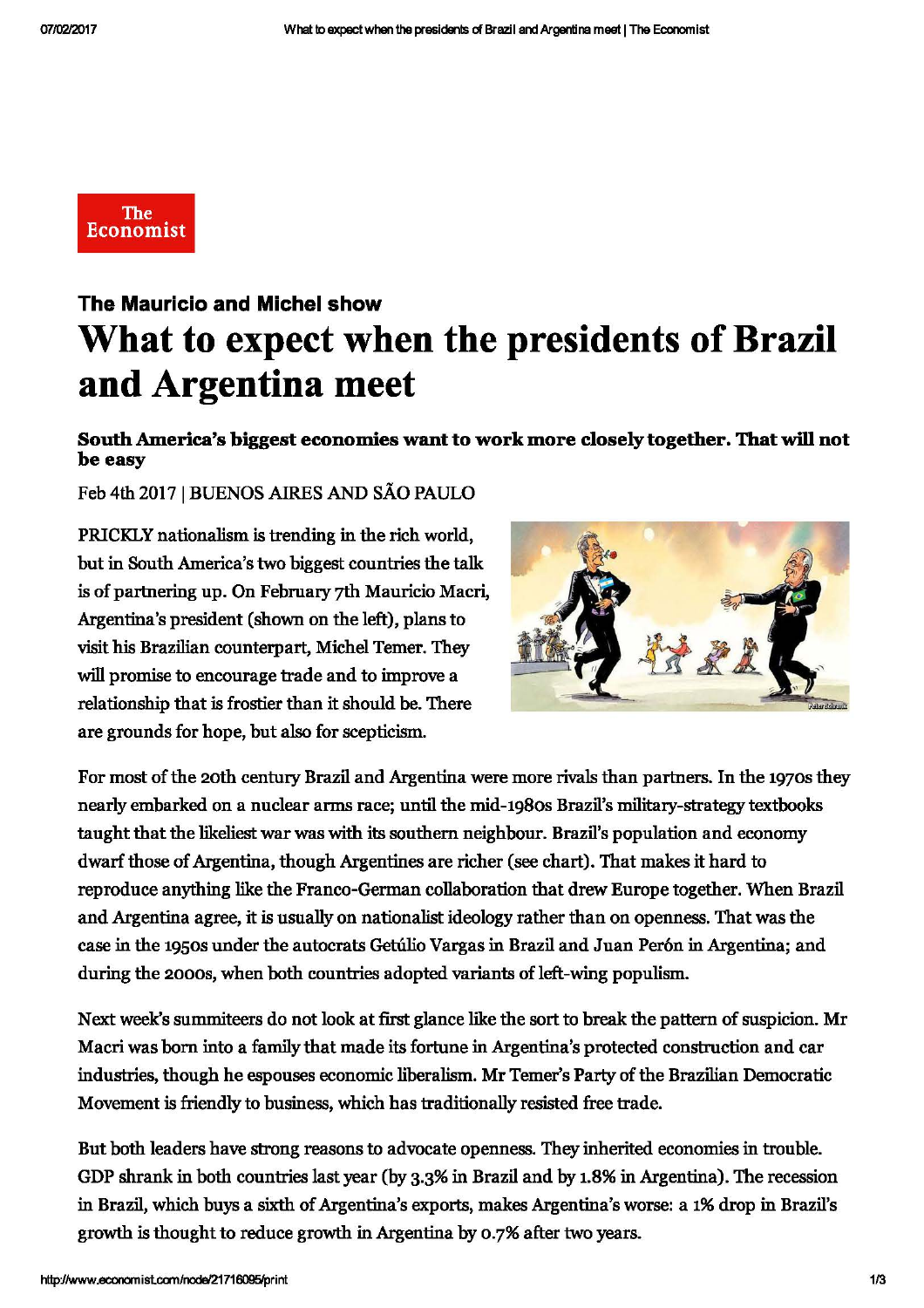

What to expect when the presidents of Brazil and Argentina meet | The Economist



## Economist.com

presidents are undoing the mistakes of left-wing predecessors. After taking office in December 2015, Mr Macri eased currency controls, ended the publication of fake economic data and reached a deal with creditors to restore Argentina's access to capital markets, which it lost after a default in 2001. Mr Temer, who became president after his predecessor, Dilma Rousseff, was impeached last August, pushed through a 20-year freeze on government spending to shrink a massive budget deficit. Congress, due to return from recess on February 2nd, is to consider his proposal to reform the unaffordable pension system. Stockmarkets in Buenos Aires and São Paulo have rallied since the two leaders took office.

This consensus on pro-market pragmatism is "unprecedented", says Paulo Estivallet de Mesquita, who is in charge of Latin American affairs at Brazil's foreign ministry. Francisco Cabrera, Argentina's industry minister, agrees. "We are finally on the same wavelength," he says. Both presidents, the officials say, want deeper co-operation on everything from nuclear energy to fighting organised crime. Most of all, they want to revive Mercosur, a moribund regional trade block.

Mercosur began promisingly in 1991, with Paraguay and Uruguay as the two other founding members. By 1998 trade among the four countries doubled as a share of the total to around 20%. Mercoaur became a customs union, with a common tariff policy, in 1994. But trade within the